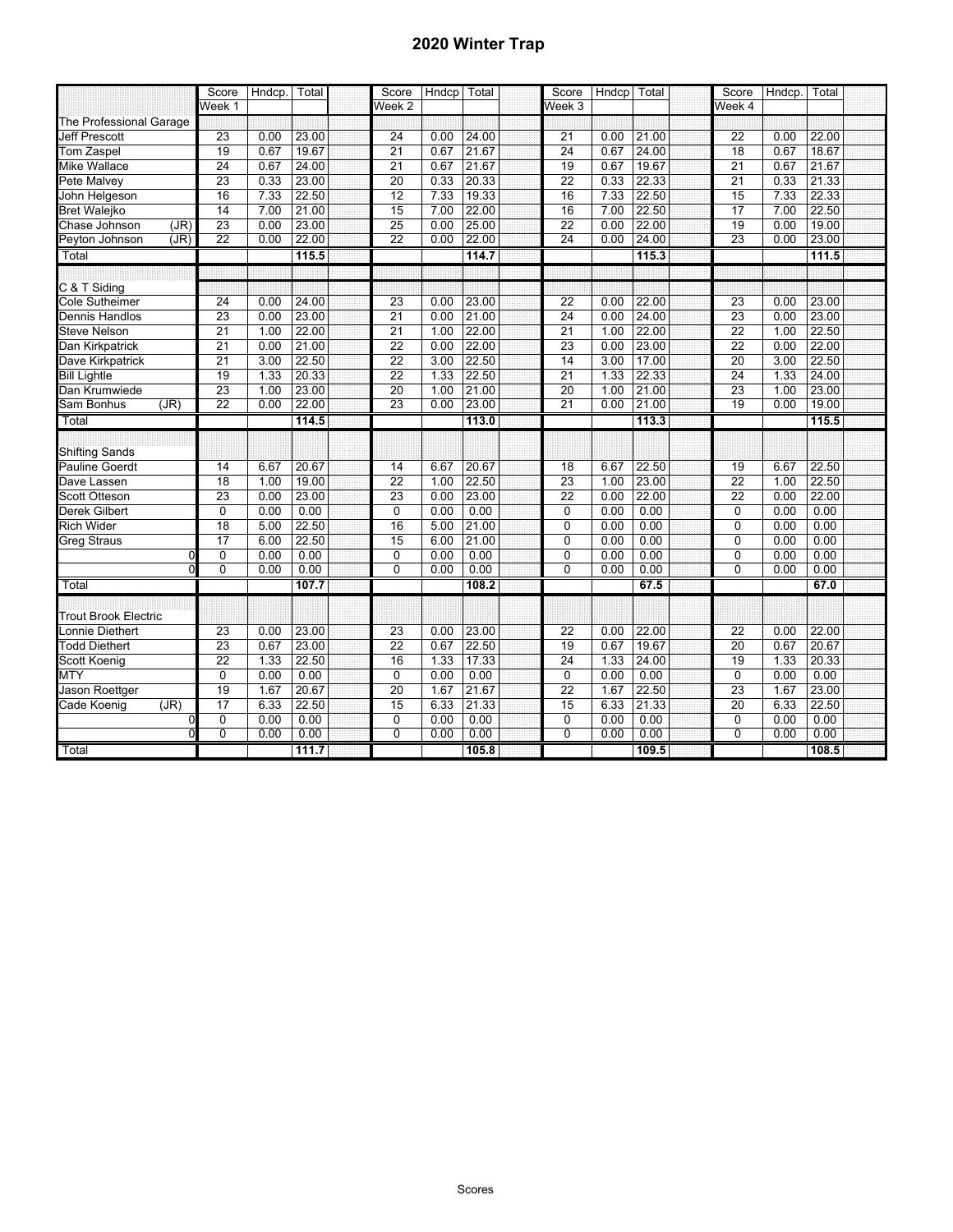## **2020 Winter Trap**

|                         | Score           | Hndcp. | Total | Score           | Hndcp. | Total | Score           | Hndcp. | Total | Score           | Hdncp. | Total |  |
|-------------------------|-----------------|--------|-------|-----------------|--------|-------|-----------------|--------|-------|-----------------|--------|-------|--|
|                         | Week 5          |        |       | Week 6          |        |       | Week 7          |        |       | Week 8          |        |       |  |
| The Professional Garage |                 |        |       |                 |        |       |                 |        |       |                 |        |       |  |
| <b>Jeff Prescott</b>    | $\overline{24}$ | 0.00   | 24.00 | 21              | 0.00   | 21.00 | 23              | 0.00   | 23.00 | 23              | 0.00   | 23.00 |  |
| Tom Zaspel              | 19              | 1.50   | 20.50 | 15              | 1.50   | 16.50 | 18              | 3.00   | 21.00 | 18              | 4.50   | 22.50 |  |
| Mike Wallace            | 18              | 0.75   | 18.75 | 19              | 2.25   | 21.25 | 23              | 2.75   | 23.00 | $\overline{22}$ | 1.75   | 22.50 |  |
| Pete Malvey             | 20              | 0.50   | 20.50 | 21              | 1.25   | 22.25 | 19              | 1.00   | 20.00 | 21              | 1.75   | 22.50 |  |
| John Helgeson           | 20              | 7.25   | 22.50 | $\overline{13}$ | 6.25   | 19.25 | 16              | 6.00   | 22.00 | 16              | 6.00   | 22.00 |  |
| <b>Bret Walejko</b>     | 16              | 6.50   | 22.50 | $\overline{20}$ | 6.00   | 22.50 | 15              | 4.75   | 19.75 | 13              | 5.00   | 18.00 |  |
| (JR)<br>Chase Johnson   | $\overline{21}$ | 0.00   | 21.00 | 22              | 0.25   | 22.25 | 23              | 1.00   | 23.00 | $\overline{20}$ | 0.75   | 20.75 |  |
| (JR)<br>Peyton Johnson  | 24              | 0.00   | 24.00 | 21              | 0.00   | 21.00 | 23              | 0.00   | 23.00 | 14              | 0.00   | 14.00 |  |
| Total                   |                 |        | 114.0 |                 |        | 109.3 |                 |        | 114.0 |                 |        | 112.5 |  |
|                         |                 |        |       |                 |        |       |                 |        |       |                 |        |       |  |
| C & T Siding            |                 |        |       |                 |        |       |                 |        |       |                 |        |       |  |
| Cole Sutheimer          | $\overline{21}$ | 0.00   | 21.00 | 23              | 0.00   | 23.00 | 19              | 0.00   | 19.00 | 20              | 0.50   | 20.50 |  |
| Dennis Handlos          | 24              | 0.00   | 24.00 | $\overline{20}$ | 0.00   | 20.00 | 22              | 0.00   | 22.00 | 23              | 0.00   | 23.00 |  |
| <b>Steve Nelson</b>     | 19              | 0.75   | 19.75 | $\overline{18}$ | 1.25   | 19.25 | $\overline{21}$ | 2.00   | 22.50 | $\overline{21}$ | 2.00   | 22.50 |  |
| Dan Kirkpatrick         | $\overline{17}$ | 0.00   | 17.00 | $\overline{20}$ | 1.00   | 21.00 | 0               | 0.00   | 0.00  | $\overline{24}$ | 1.50   | 24.00 |  |
| Dave Kirkpatrick        | 20              | 2.75   | 22.50 | 24              | 3.00   | 24.00 | 19              | 2.50   | 21.50 | $\overline{21}$ | 1.25   | 22.25 |  |
| <b>Bill Lightle</b>     | 23              | 0.50   | 23.00 | 23              | 0.00   | 23.00 | $\overline{22}$ | 0.00   | 22.00 | $\overline{23}$ | 0.00   | 23.00 |  |
| Dan Krumwiede           | 18              | 0.50   | 18.50 | 19              | 1.75   | 20.75 | 18              | 2.00   | 20.00 | 21              | 2.50   | 22.50 |  |
| Sam Bonhus<br>(JR)      | 20              | 0.75   | 20.75 | 20              | 1.25   | 21.25 | 24              | 2.00   | 24.00 | 19              | 1.25   | 20.25 |  |
| Total                   |                 |        | 111.3 |                 |        | 112.3 |                 |        | 112.0 |                 |        | 115.0 |  |
|                         |                 |        |       |                 |        |       |                 |        |       |                 |        |       |  |
| <b>Shifting Sands</b>   |                 |        |       |                 |        |       |                 |        |       |                 |        |       |  |
| <b>Pauline Goerdt</b>   | 14              | 5.75   | 19.75 | 10              | 5.75   | 15.75 | 19              | 6.75   | 22.50 | 18              | 6.50   | 22.50 |  |
| Dave Lassen             | 19              | 0.75   | 19.75 | 19              | 0.50   | 19.50 | 20              | 1.25   | 21.25 | 19              | 2.00   | 21.00 |  |
| Scott Otteson           | 25              | 0.00   | 25.00 | 23              | 0.00   | 23.00 | $\overline{24}$ | 0.00   | 24.00 | 22              | 0.00   | 22.00 |  |
| <b>Derek Gilbert</b>    | 0               | 0.00   | 0.00  | $\overline{0}$  | 0.00   | 0.00  | 0               | 0.00   | 0.00  | $\overline{0}$  | 0.00   | 0.00  |  |
| <b>Rich Wider</b>       | 17              | 5.00   | 22.00 | $\mathbf 0$     | 0.00   | 0.00  | 19              | 5.00   | 22.50 | 20              | 4.50   | 22.50 |  |
| <b>Greg Straus</b>      | 10              | 6.00   | 16.00 | $\mathbf 0$     | 0.00   | 0.00  | $\overline{17}$ | 8.00   | 22.50 | 17              | 7.25   | 22.50 |  |
| $\mathbf 0$             | 0               | 0.00   | 0.00  | $\mathbf 0$     | 0.00   | 0.00  | 0               | 0.00   | 0.00  | $\mathbf 0$     | 0.00   | 0.00  |  |
| $\overline{0}$          | $\overline{0}$  | 0.00   | 0.00  | $\overline{0}$  | 0.00   | 0.00  | $\overline{0}$  | 0.00   | 0.00  | 0               | 0.00   | 0.00  |  |
| Total                   |                 |        | 102.5 |                 |        | 58.3  |                 |        | 112.8 |                 |        | 110.5 |  |
|                         |                 |        |       |                 |        |       |                 |        |       |                 |        |       |  |
| Trout Brook Electric    |                 |        |       |                 |        |       |                 |        |       |                 |        |       |  |
| onnie Diethert.         | 21              | 0.00   | 21.00 | 23              | 0.00   | 23.00 | 22              | 0.00   | 22.00 | 23              | 0.00   | 23.00 |  |
| <b>Todd Diethert</b>    | 20              | 1.00   | 21.00 | 16              | 1.75   | 17.75 | 16              | 3.25   | 19.25 | $\overline{17}$ | 4.00   | 21.00 |  |
| Scott Koenig            | $\overline{21}$ | 1.75   | 22.50 | $\overline{17}$ | 2.00   | 19.00 | 17              | 1.75   | 18.75 | $\overline{22}$ | 3.50   | 22.50 |  |
| <b>MTY</b>              | $\Omega$        | 0.00   | 0.00  | $\mathbf 0$     | 0.00   | 0.00  | $\overline{0}$  | 0.00   | 0.00  | $\overline{0}$  | 0.00   | 0.00  |  |
| Jason Roettger          | 22              | 1.00   | 22.50 | $\overline{17}$ | 0.25   | 17.25 | 17              | 1.00   | 18.00 | 19              | 2.25   | 21.25 |  |
| Cade Koenig<br>(JR)     | $\overline{20}$ | 5.25   | 22.50 | $\overline{17}$ | 4.50   | 21.50 | 17              | 4.00   | 21.00 | 19              | 3.50   | 22.50 |  |
| $\mathbf 0$             | 0               | 0.00   | 0.00  | $\overline{0}$  | 0.00   | 0.00  | 0               | 0.00   | 0.00  | $\mathbf 0$     | 0.00   | 0.00  |  |
| $\overline{0}$          | 0               | 0.00   | 0.00  | $\mathbf 0$     | 0.00   | 0.00  | 0               | 0.00   | 0.00  | 0               | 0.00   | 0.00  |  |
| Total                   |                 |        | 109.5 |                 |        | 98.5  |                 |        | 99.0  |                 |        | 110.3 |  |